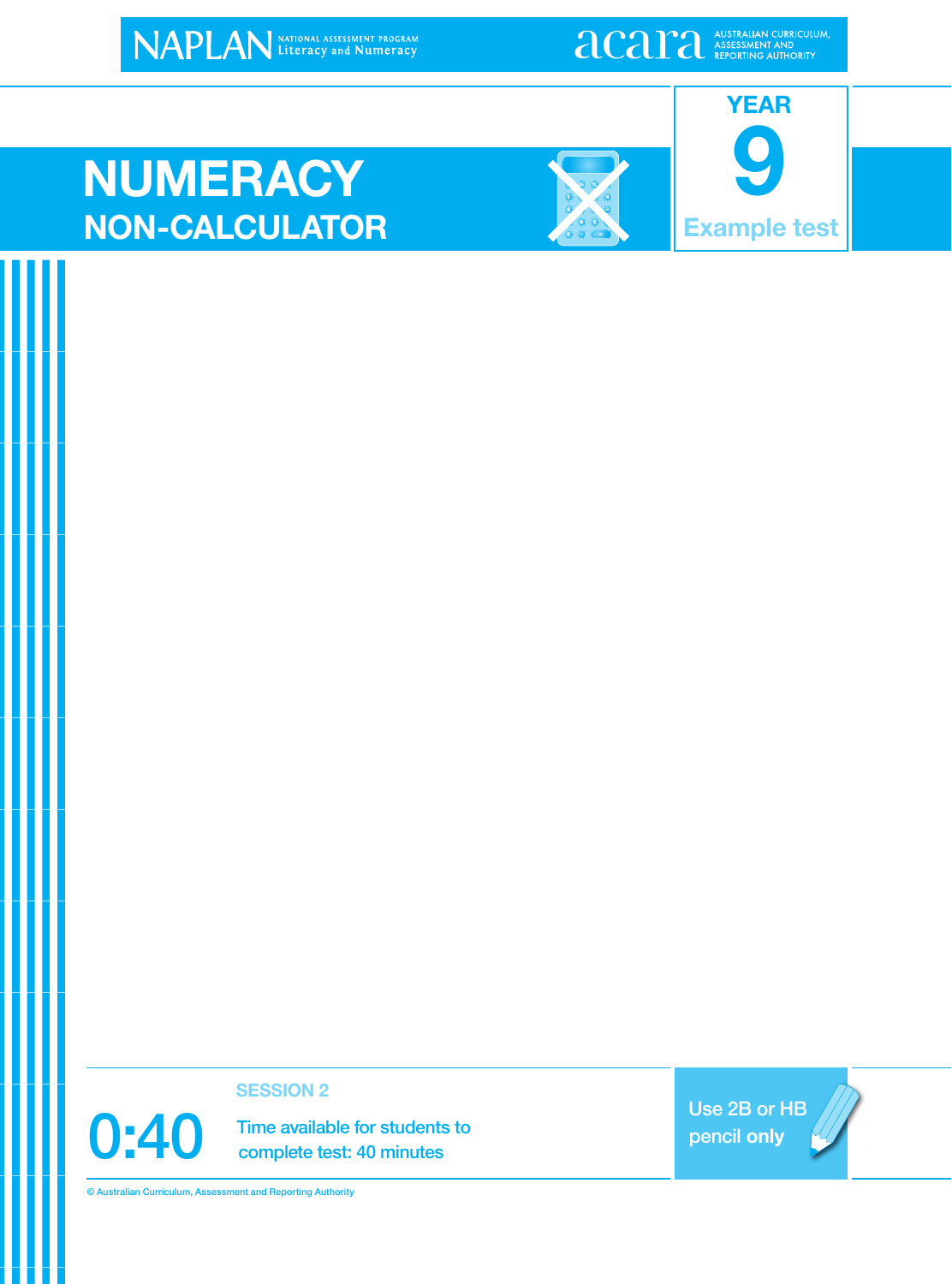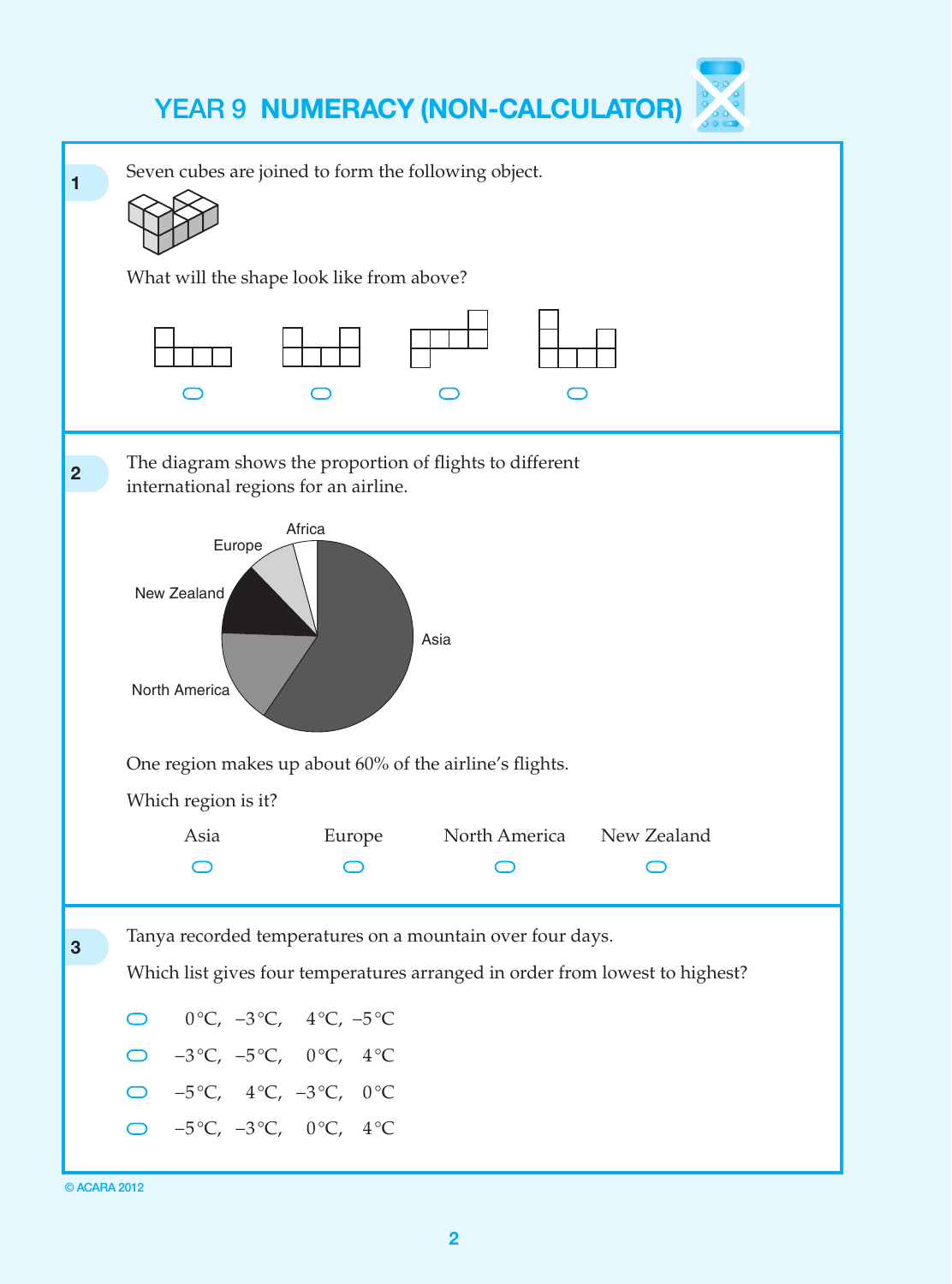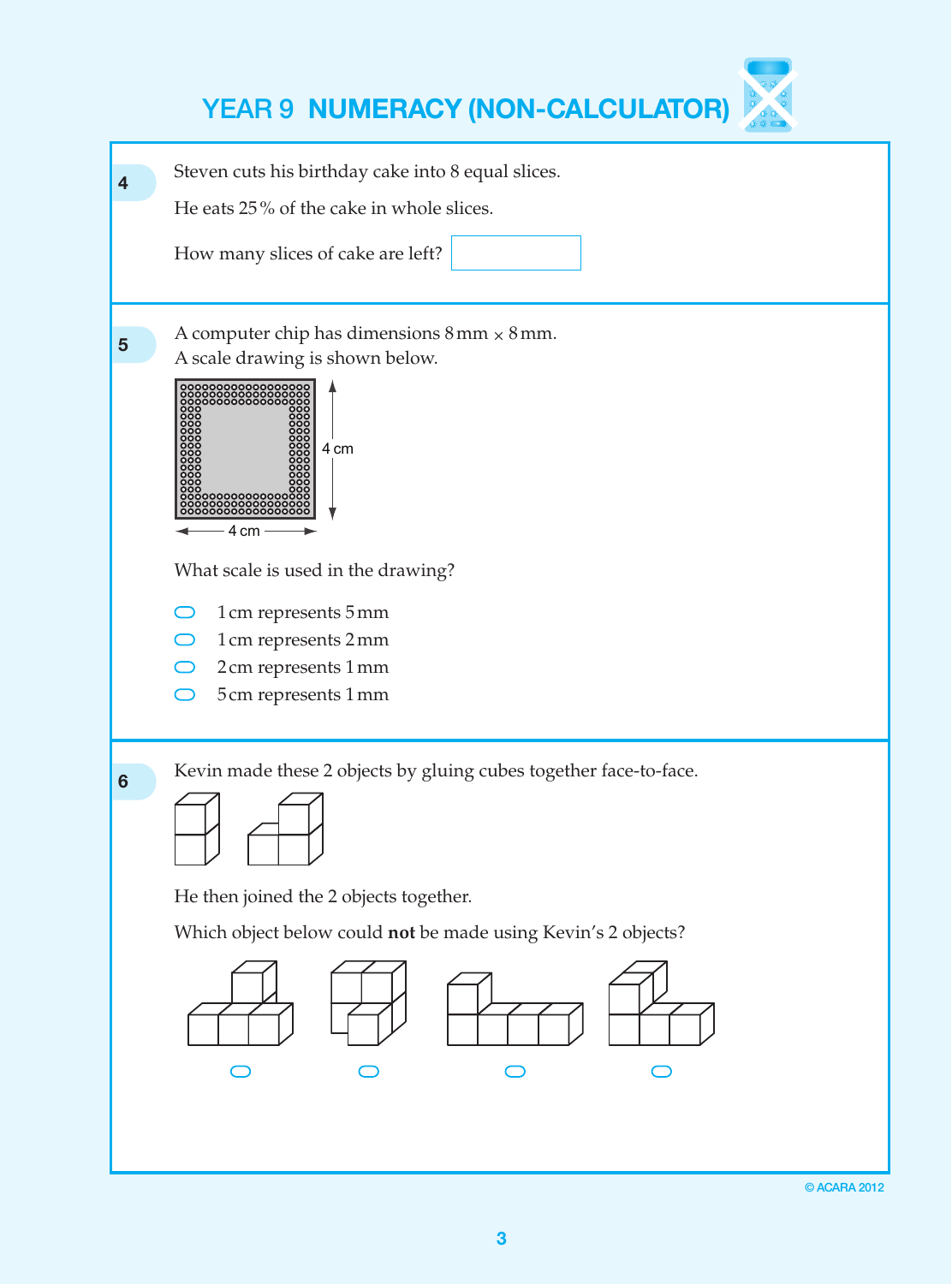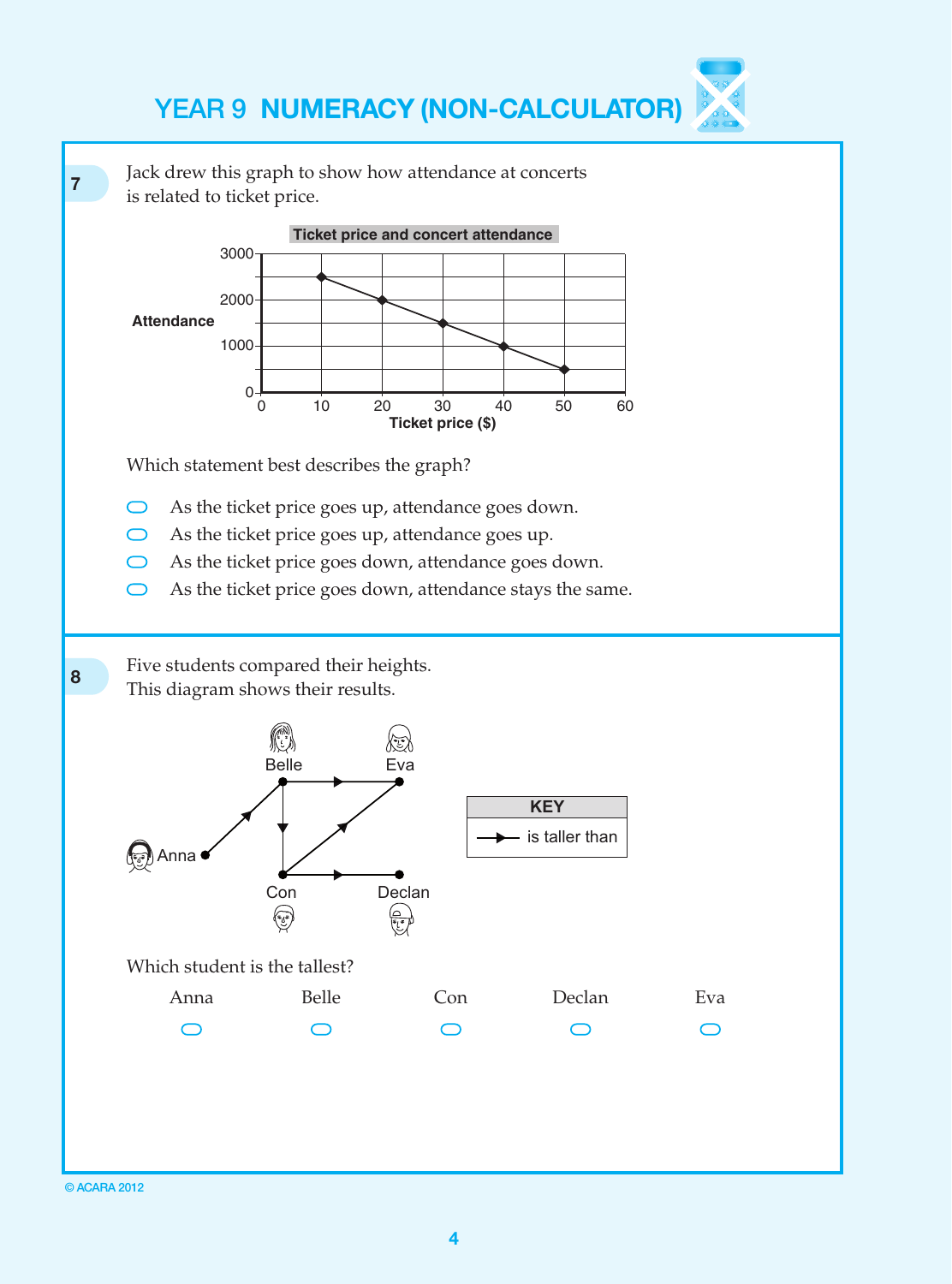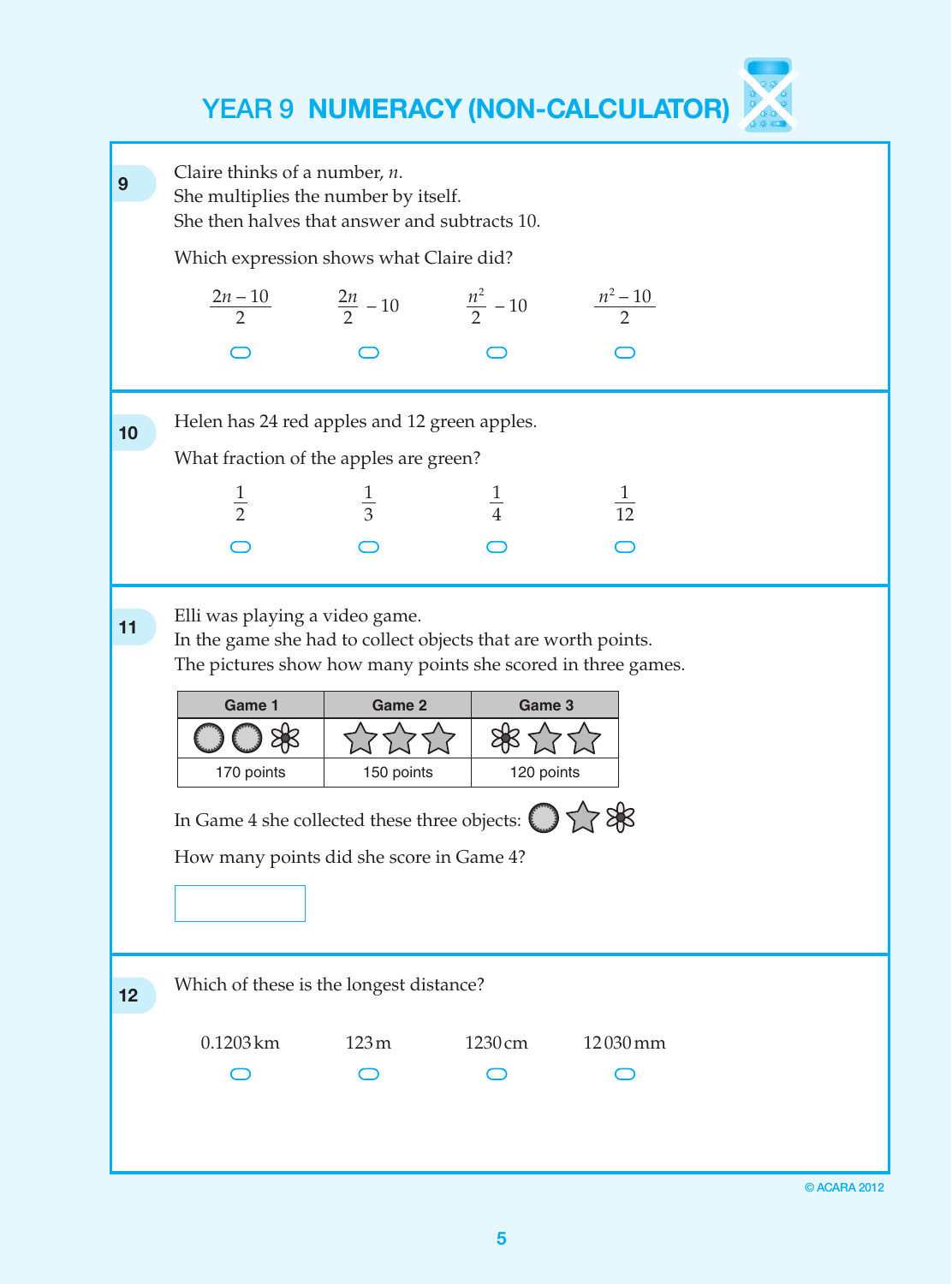

**13** Voula spins the arrow 100 times.



Which table is most likely to show her results?

|    |                                                                                                                                                                                                                                                                                                                                                                                                               | Shape Number<br>section of spins     |    | Shape Number<br>section of spins | Shape<br>section | Number<br>of spins |  | Shape Number<br>section of spins |  |
|----|---------------------------------------------------------------------------------------------------------------------------------------------------------------------------------------------------------------------------------------------------------------------------------------------------------------------------------------------------------------------------------------------------------------|--------------------------------------|----|----------------------------------|------------------|--------------------|--|----------------------------------|--|
|    |                                                                                                                                                                                                                                                                                                                                                                                                               | 15                                   |    | 10                               |                  | 25                 |  | 25                               |  |
|    |                                                                                                                                                                                                                                                                                                                                                                                                               | 10                                   |    | 25                               |                  | 10                 |  | 25                               |  |
|    |                                                                                                                                                                                                                                                                                                                                                                                                               | 15                                   |    | 25                               |                  | 25                 |  | 25                               |  |
|    |                                                                                                                                                                                                                                                                                                                                                                                                               | 60                                   |    | 40                               |                  | 40                 |  | 25                               |  |
|    |                                                                                                                                                                                                                                                                                                                                                                                                               |                                      |    |                                  |                  |                    |  |                                  |  |
| 14 | A copier prints 1200 leaflets.<br>One-third of the leaflets are on yellow paper and the<br>rest are on blue paper.<br>There are smudges on 5% of the blue leaflets.                                                                                                                                                                                                                                           |                                      |    |                                  |                  |                    |  |                                  |  |
|    |                                                                                                                                                                                                                                                                                                                                                                                                               | How many blue leaflets have smudges? |    |                                  |                  |                    |  |                                  |  |
|    | 40                                                                                                                                                                                                                                                                                                                                                                                                            |                                      | 60 |                                  | 400              | 800                |  |                                  |  |
|    |                                                                                                                                                                                                                                                                                                                                                                                                               |                                      |    |                                  |                  |                    |  |                                  |  |
| 15 | Sally has seen four movies.<br>The ticket prices were \$13, \$8, \$10 and \$10.<br>The next movie she plans to see is in 3D and the ticket price is \$34.<br>Which of these will not change after Sally sees the next movie?<br>the median of her ticket prices<br>the mean of her ticket prices<br>$\bigcirc$<br>the range of her ticket prices<br>$\bigcirc$<br>the total cost of her tickets<br>$\bigcirc$ |                                      |    |                                  |                  |                    |  |                                  |  |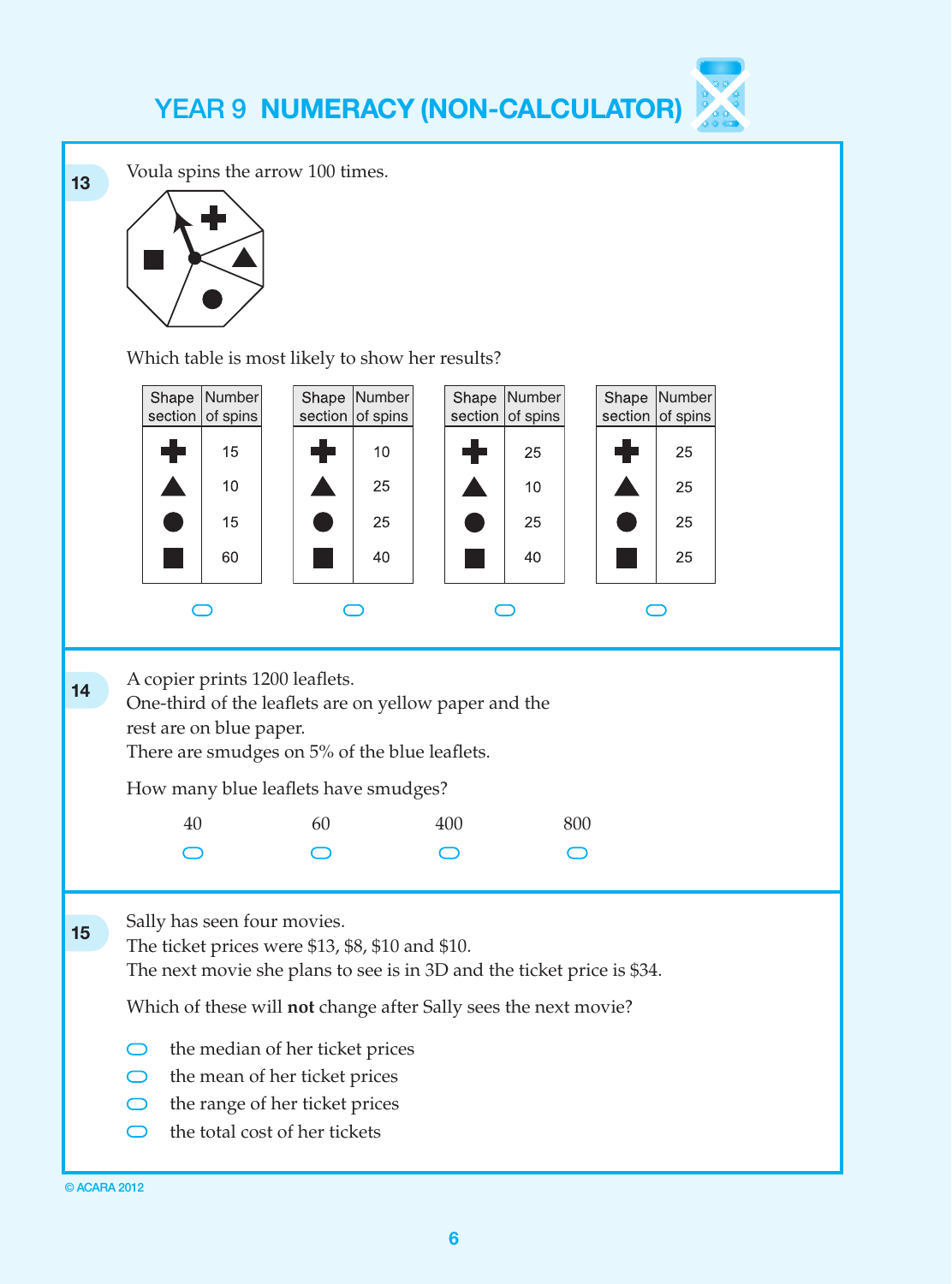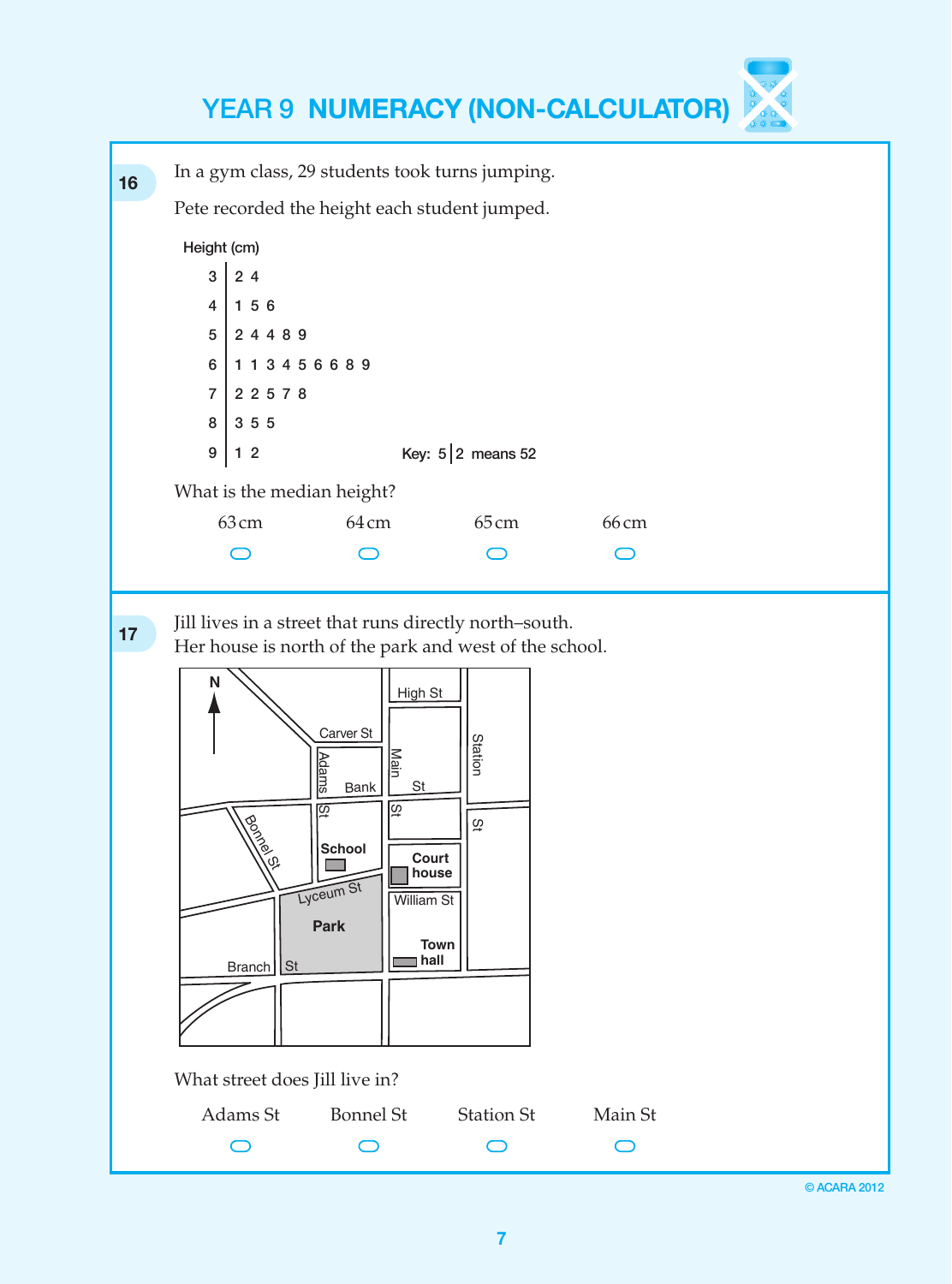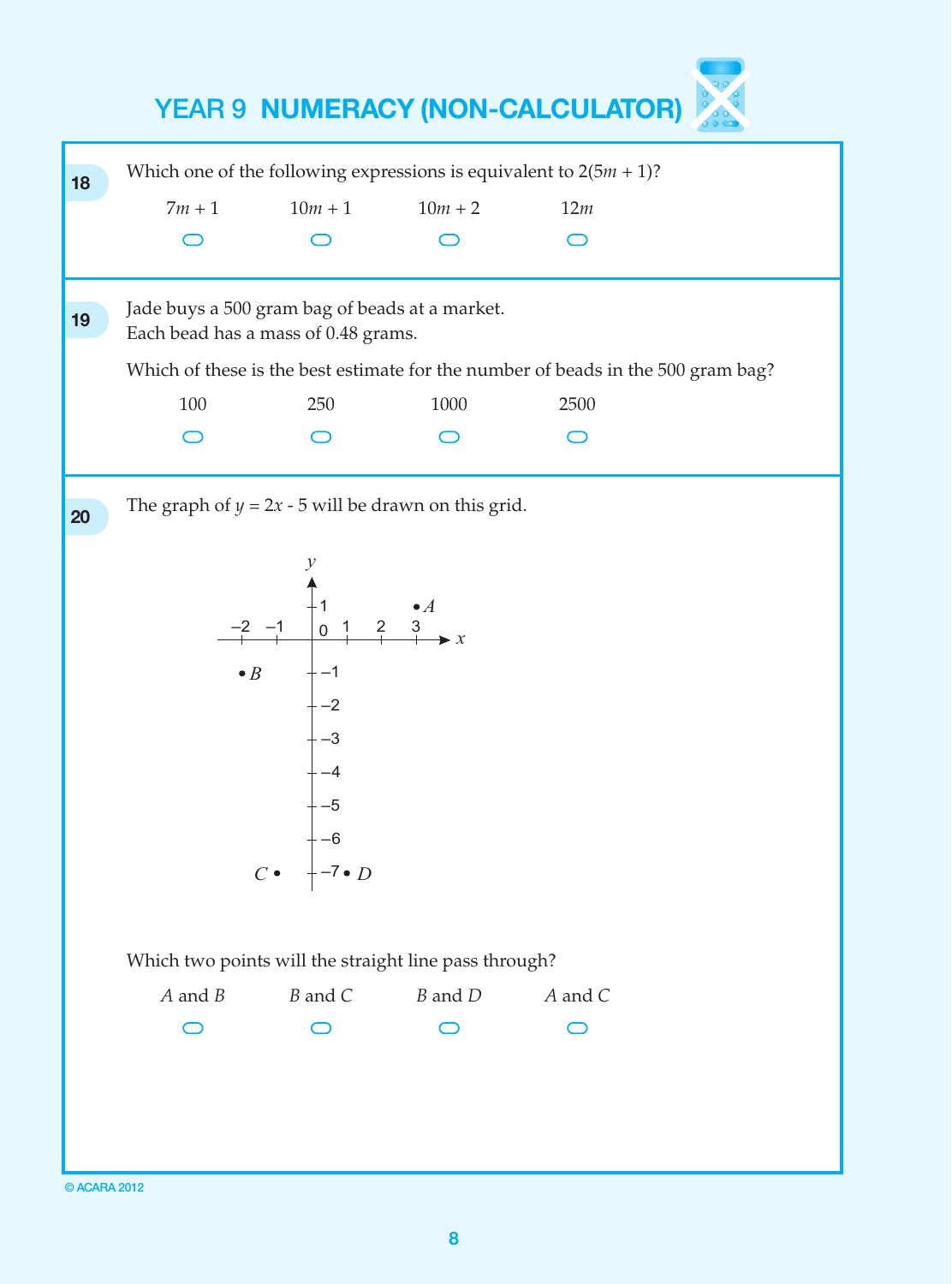| 21 | This jug has some milk in it.<br>2L<br>1 <sub>L</sub><br>If Eve adds an extra 500 mL of milk to the jug,<br>how many millilitres (mL) of milk will then be in the jug?<br>mL |
|----|------------------------------------------------------------------------------------------------------------------------------------------------------------------------------|
| 22 | $\mathbf P$<br>S<br>Q<br>$\mathbb{R}$<br>Only two of these nets form a closed rectangular prism.<br>Which two nets are they?<br>P and R<br>P and Q<br>Q and R<br>R and S     |
| 23 | The height of a door is 210cm.<br>Darren is $\frac{5}{6}$ of the height of the door.<br>What is Darren's height?<br>cm                                                       |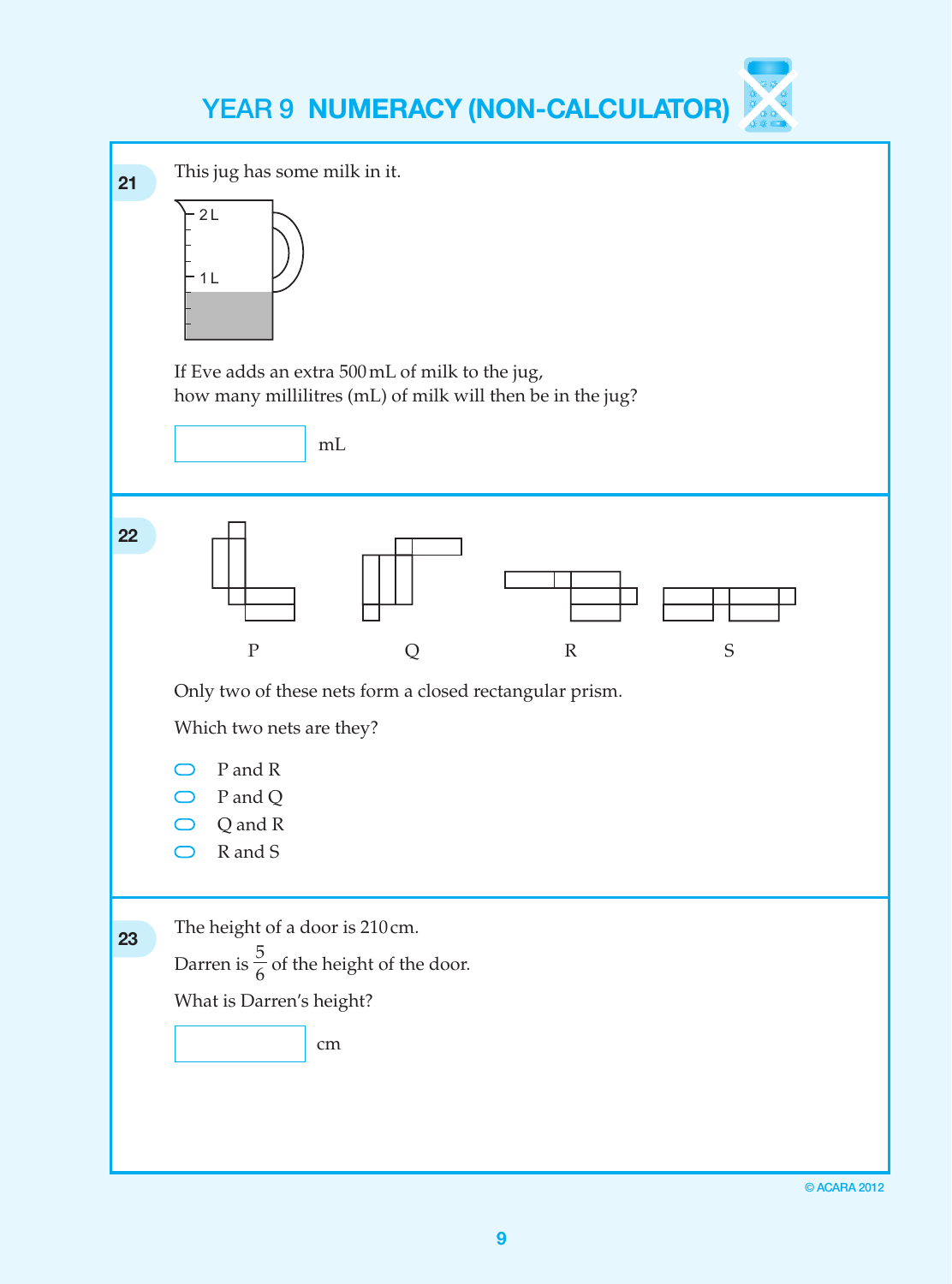| 24 | $5b - 4 = 2b + 17$                                                                                                                                                                                          |                                                      |           |                     |  |  |  |
|----|-------------------------------------------------------------------------------------------------------------------------------------------------------------------------------------------------------------|------------------------------------------------------|-----------|---------------------|--|--|--|
|    | What is the value of $b$ in this equation?                                                                                                                                                                  |                                                      | $b =$     |                     |  |  |  |
| 25 | The area of the rectangle in this diagram below is 10 cm <sup>2</sup> .<br>B<br>What is the area of the trapezium ABCD?                                                                                     | C                                                    | ת         | $\text{cm}^2$       |  |  |  |
| 26 | $\overline{P}$<br>$\boldsymbol{R}$<br>-120 m -<br>The distance from $P$ to $Q$ is four times the distance from $Q$ to $R$ .<br>The distance from P to R is 120 metres.<br>What is the distance from Q to R? |                                                      |           |                     |  |  |  |
|    |                                                                                                                                                                                                             | 15 metres 20 metres                                  | 24 metres | 30 metres           |  |  |  |
|    |                                                                                                                                                                                                             |                                                      |           |                     |  |  |  |
| 27 | In February 2010, the population of the world was<br>approximately 6800000000 people.<br>Another way of writing this number is                                                                              |                                                      |           |                     |  |  |  |
|    |                                                                                                                                                                                                             | $6.8 \times 10^8$ $6.8 \times 10^9$ $68 \times 10^9$ |           | $68 \times 10^{10}$ |  |  |  |
|    |                                                                                                                                                                                                             |                                                      |           |                     |  |  |  |
|    |                                                                                                                                                                                                             |                                                      |           |                     |  |  |  |

© ACARA 2012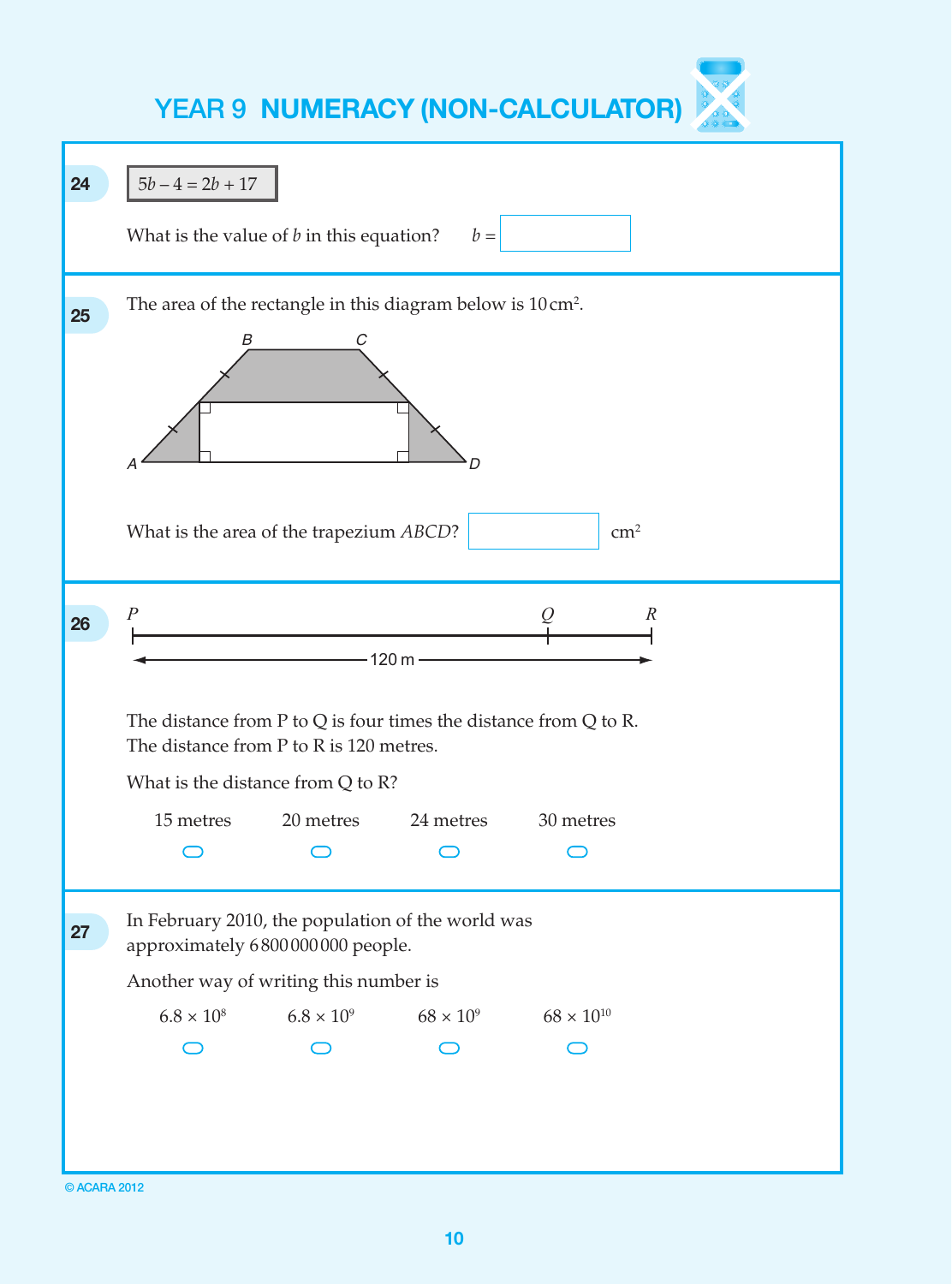| 28 | A number of students were asked this question:                     |  |  |  |  |  |  |  |
|----|--------------------------------------------------------------------|--|--|--|--|--|--|--|
|    | "How many cousins do you have?"                                    |  |  |  |  |  |  |  |
|    | The lowest answer given was 6.                                     |  |  |  |  |  |  |  |
|    | The highest answer given was 20.                                   |  |  |  |  |  |  |  |
|    | The total of all the answers given was 50.                         |  |  |  |  |  |  |  |
|    | What is the smallest number of students who could have been asked? |  |  |  |  |  |  |  |
|    |                                                                    |  |  |  |  |  |  |  |
|    |                                                                    |  |  |  |  |  |  |  |
| 29 | A ticket costs \$75.                                               |  |  |  |  |  |  |  |
|    | A fee of 10% is added to the price.                                |  |  |  |  |  |  |  |
|    | Which calculation will give the new price?                         |  |  |  |  |  |  |  |
|    | $75 + 0.1$<br>$75 \times 0.1$<br>$75 \times 1.1$<br>$75 + 10$      |  |  |  |  |  |  |  |
|    |                                                                    |  |  |  |  |  |  |  |
|    | This design is drawn inside a regular hexagon.                     |  |  |  |  |  |  |  |
| 30 | What is the size of the angle marked $a$ ?                         |  |  |  |  |  |  |  |
|    |                                                                    |  |  |  |  |  |  |  |
|    | degrees                                                            |  |  |  |  |  |  |  |
|    |                                                                    |  |  |  |  |  |  |  |
|    |                                                                    |  |  |  |  |  |  |  |
|    |                                                                    |  |  |  |  |  |  |  |
|    |                                                                    |  |  |  |  |  |  |  |
|    |                                                                    |  |  |  |  |  |  |  |
|    |                                                                    |  |  |  |  |  |  |  |
|    |                                                                    |  |  |  |  |  |  |  |
|    |                                                                    |  |  |  |  |  |  |  |
|    |                                                                    |  |  |  |  |  |  |  |
|    |                                                                    |  |  |  |  |  |  |  |
|    |                                                                    |  |  |  |  |  |  |  |